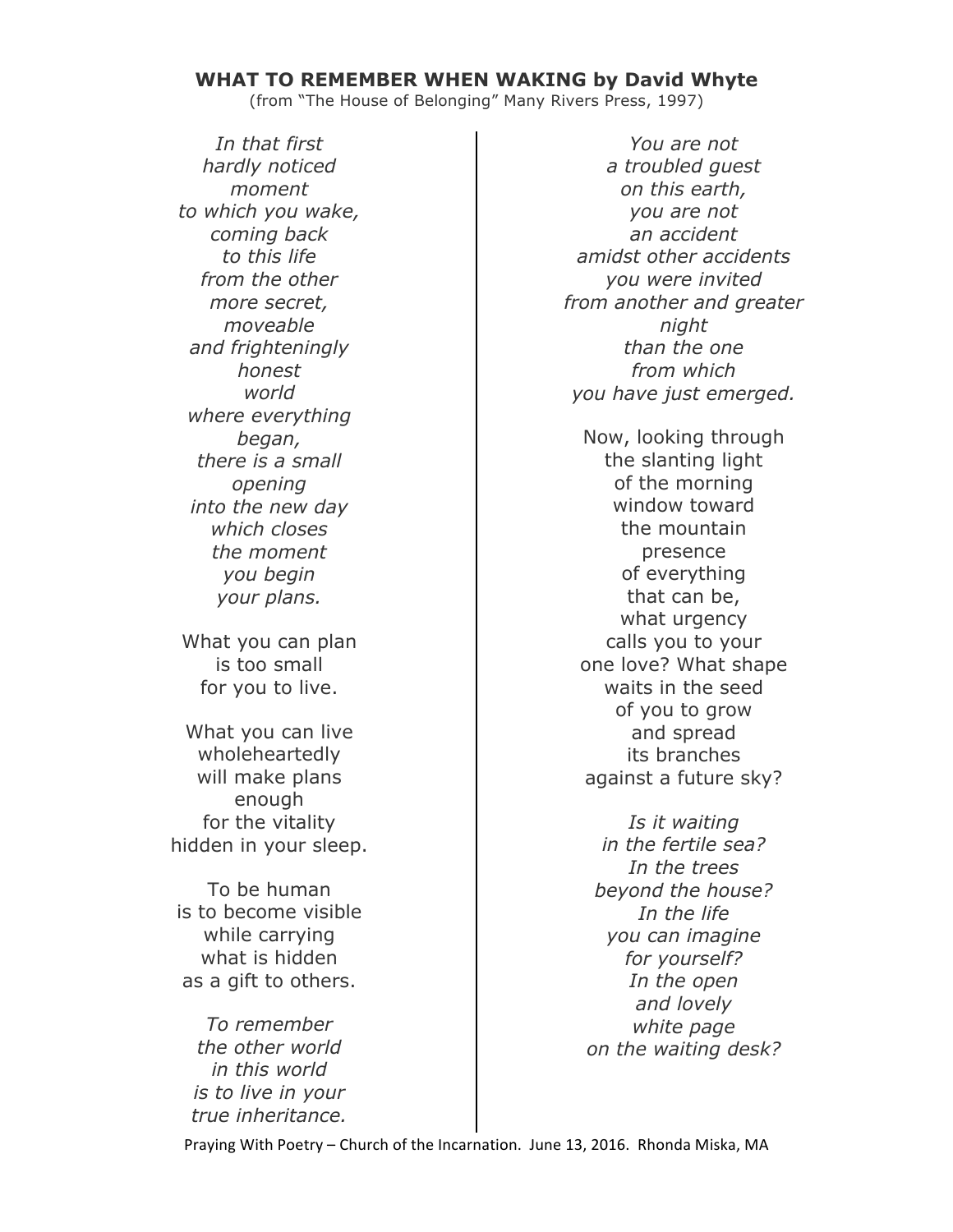## **Some poets on writing**

"The poet's job is to tell the whole truth and nothing but the truth, in such a beautiful way that people cannot live without it; to put into words those feelings we all have that are so deep, so important, and yet so difficult to name. The poet's job is to find a name for everything; to be a fearless finder of the names of things; to be an advocate for the beauty of language, the subtleties of language. I think it's very serious stuff, art; it's not just decoration. The other job the poet has is to console in the face of inevitable disintegration, of loss and death, all of the tough things we have to face as humans. We have the consolation of beauty, of one soul, extending to another soul and saying, 'I've been there too.'" - Jane Kenyon

"If poetry and the arts do anything...they can fortify your inner life, your inwardness." - Seamus Heaney

"If it turns out I haven't written a great poem, fine. I really hope that I've written something a few people will want to keep in their heads, but to obsess about more than that is just a fool's game. I know poets in their sixties who are still obsessed with worldly fame, getting recognition for their work, being known as a great poet. It seems to me a kind of illness. I think you write the poems that God has given you to write. And in the end, I think something has to happen so that you are the judge of your own poems. What they are answering is not some huge judgment from outside you. They're a testament to your time on earth, and to how well you've stood up to it. In the case of my poems, I feel confident—not about their quality, but about their necessity in my life." – Christian Wiman, in Poets & Writers (Nov. & Dec. 2010)

"Every genuine artistic intuition goes beyond what the senses perceive and, reaching beneath reality's surface, strives to interpret its hidden mystery. The intuition itself springs from the depths of the human soul, where the desire to give meaning to one's own life is joined by the fleeting vision of beauty and of the mysterious unity of things. All artists experience the unbridgeable gap which lies between the work of their hands, however successful it may be, and the dazzling perfection of the beauty glimpsed in the ardour of the creative moment: what they manage to express in their painting, their sculpting, their creating is no more than a glimmer of the splendour which flared for a moment before the eyes of their spirit."  $-$  John Paul II (from his letter to artists, 1999)

"The poet lives and writes at the frontier between deep internal experience and the revelations of the outer world. There is no going back for the poet once this frontier has been reached; a new territory is visible and what has been said cannot be unsaid. The discipline of poetry is in overhearing yourself say difficult truths from which it is impossible to retreat. Poetry is a break for freedom. In a sense all poems are good; all poems are an emblem of courage and the attempt to say the unsayable; but only a few are able to speak to something universal yet personal and distinct at the same time; to create a door through which others can walk into what previously seemed unobtainable realms, in the passage of a few short  $lines."$   $-$  David Whyte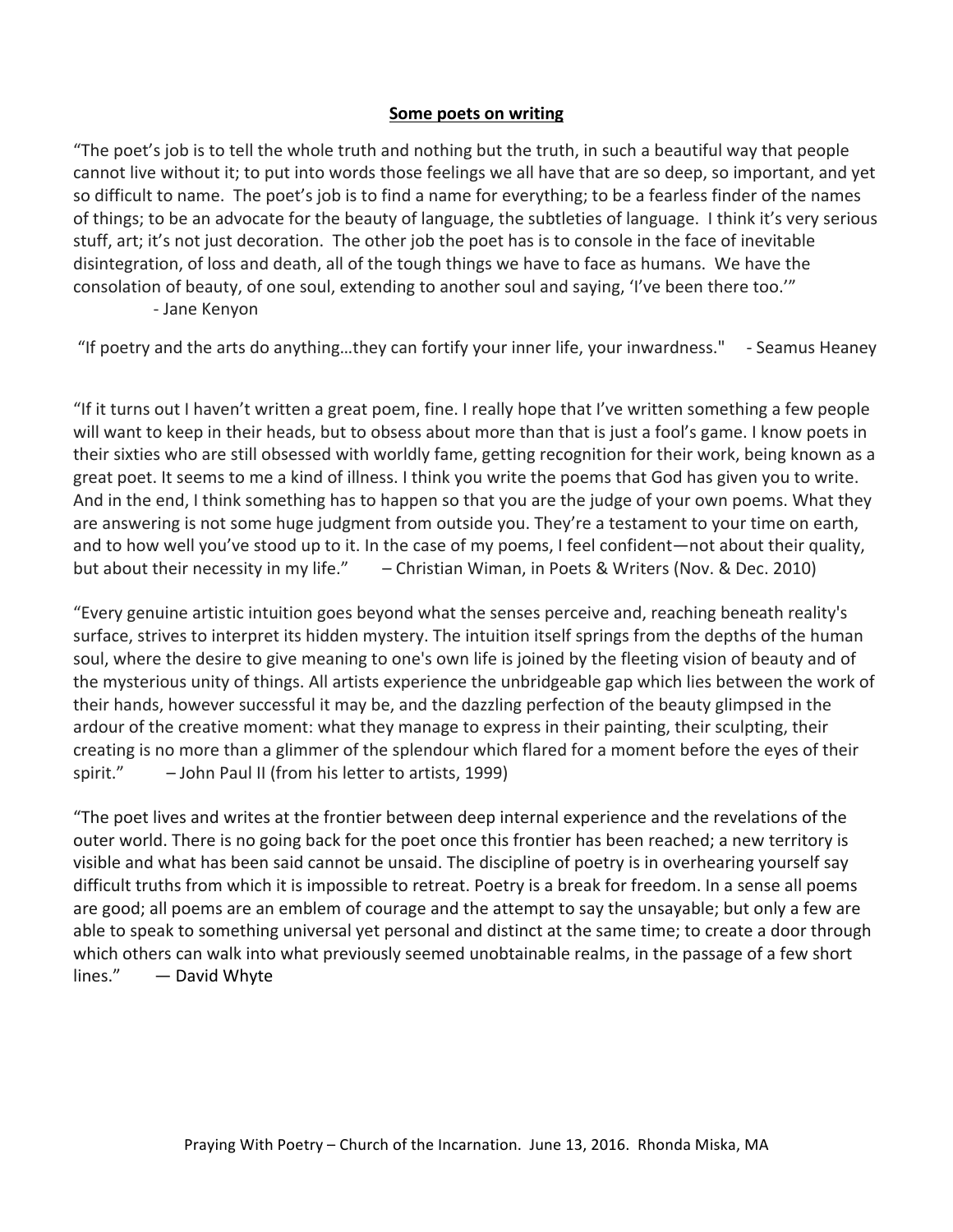#### Moving from reading to writing:

### Ten prompts for using a poem as a point of departure

1. Write a poem with the same title. For example, write your own "The World is Charged with the Grandeur of God" or "i thank you God for most this amazing." Or write your own psalm that begins "The Lord is my Shepherd, I shall not want."

2. Write back to the poet. Do you agree with what the poet is saying? Do you disagree? Do you have a question for the poet? Envision a dialogue between yourself and the poet, or between yourself and a character in the poem.

3. Take a line(s) that speaks to you most from a poem and use that line(s) in your own poem. Try it as the first line or the last line.

4. Choose the primary image or sensory detail of a poem (for example, the "two dark Indian ponies" in James Wright's poem "A Blessing") and write about that image or sensory detail.

5. Underline passages in the poem that trigger memories or experiences and *freewrite* about those experiences. A freewrite is when you just keep the pen moving on the page- writing without editing or worrying about spelling or grammar. 

6. Take a line from the poem and use it as an *epigraph*. An epigraph is a short quotation which suggests the theme. This is from Mary Oliver's "In Blackwater Woods": To live in this world/you must be able to do three things: to love what is mortal; to hold it/against your bones knowing/your own life depends on it;/and when the time comes to let it/go,/to let it go. Use that as your epigraph and then write about whatever is evoked for you by those words.

7. Getting back to that idea of Ignatian contemplation - place yourself in a poem which sets a scene. What do you see, hear, smell, taste, feel? Use those sensory images and experiences as the beginning of your own writing.

8. Take one or two of the most powerful, resonant words in the poem and create a word cloud. For example, in Mary Oliver's poem "Praying," say you are most struck by the words "speak" and "silence." So write the word "speak" in the middle of your page and start to free associate. What comes to mind when you hear the word "speak"? Then do the same for "silence." Use the words you have generated as raw material for your own poem.

9. Does the poem ask a question - either explicitly or implicitly? Write a response to that question.

10. Write a sequel or a prequel to the poem. What comes before or after?

Praying With Poetry - Church of the Incarnation. June 13, 2016. Rhonda Miska, MA